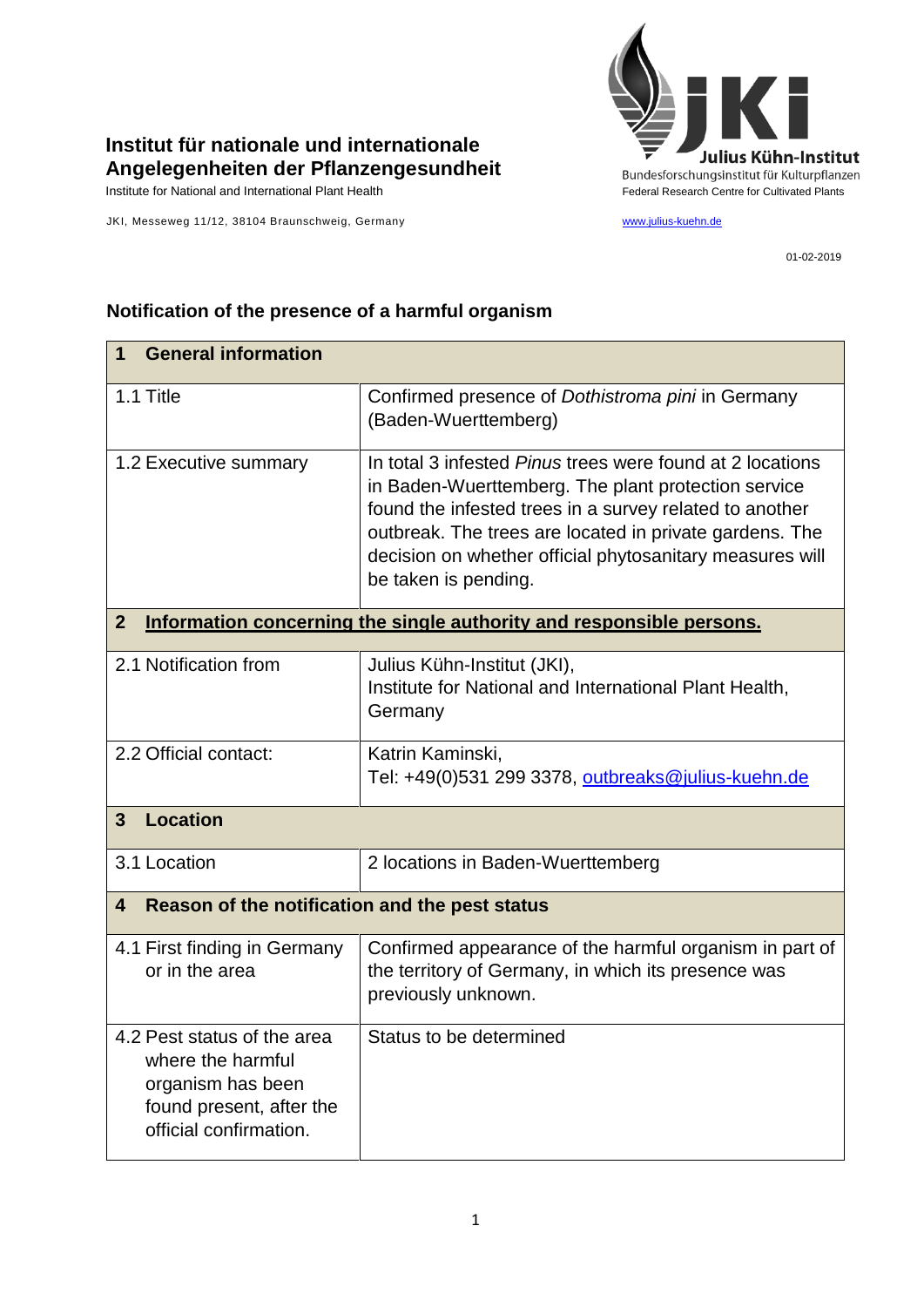| 4.3 Pest status in Germany<br>before the official<br>confirmation of the<br>presence, or suspected<br>presence, of the harmful<br>organism. | Present, under eradication, only in some parts of<br>Germany     |  |
|---------------------------------------------------------------------------------------------------------------------------------------------|------------------------------------------------------------------|--|
| 4.4 Pest status in Germany<br>after the official<br>confirmation of the<br>presence of the harmful<br>organism.                             | Present, under eradication, only in some parts of<br>Germany     |  |
| Finding, sampling, testing and confirmation of the harmful organism.<br>5                                                                   |                                                                  |  |
| 5.1 How the presence or<br>appearance of the<br>harmful organism was<br>found.                                                              | Survey related to another outbreak of a harmful<br>organism      |  |
| 5.2 Date of finding:                                                                                                                        | 30-08-2018 / 28-11-2018                                          |  |
| 5.3 Diagnostic method                                                                                                                       | According to peer reviewed protocol (PM 7/46(3))                 |  |
| 5.4 Date of official<br>confirmation of the<br>harmful organism's<br>identity.                                                              | 20-11-2018 / 02-01-2019                                          |  |
| Infested area, and the severity and source of the outbreak in that area.<br>6                                                               |                                                                  |  |
| 6.1 Size and delimitation of<br>the infested area.                                                                                          | 3 trees: plant already planted, not to be reproduced<br>or moved |  |
| 6.2 Characteristics of the<br>infested area and its<br>vicinity.                                                                            | Open air - private gardens                                       |  |
| 6.3 Infested plant(s), plant<br>product(s) and other<br>object(s).                                                                          | Pinus sp.                                                        |  |
| 6.4 Severity of the outbreak.                                                                                                               | $\overline{\phantom{a}}$                                         |  |
| 6.5 Source of the outbreak                                                                                                                  | unknown                                                          |  |
| <b>Official phytosanitary measures.</b><br>$\mathbf{7}$                                                                                     |                                                                  |  |